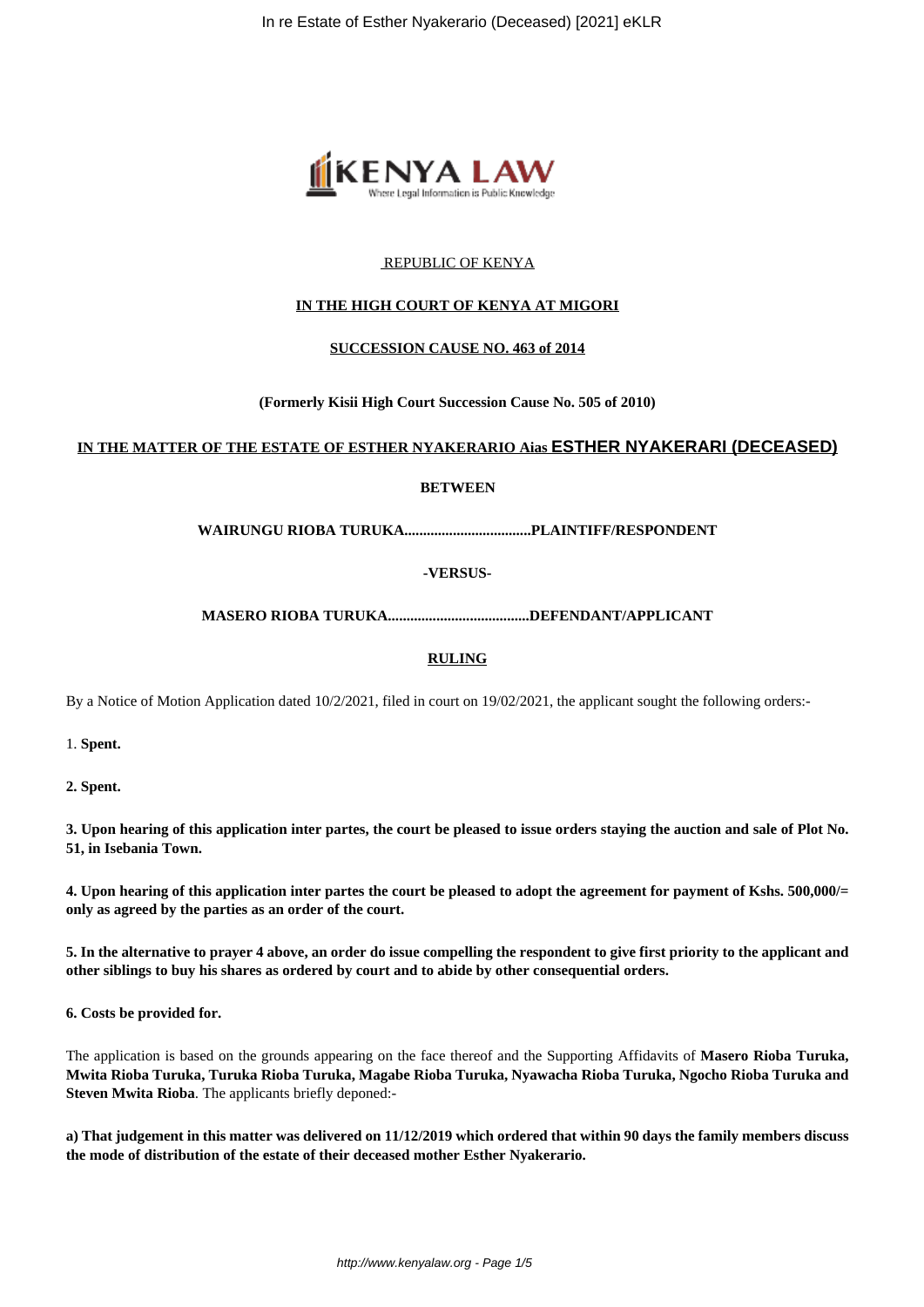**b) Consequently, the family convened a meeting on 20/2/2020 and 27/2/2020 presided over by the chief and the respondent asked the family members to give him a total of Kshs. 500,000/= as settlement and leave Plot No. 51 Isebania Town for the remaining beneficiaries.** 

**c) That the report and subsequent agreement was compiled on 5/3/2020 and filed in court.** 

**d) That the beneficiaries gave the respondent the responsibility to follow up with his advocates and draft a consent to be signed by all parties, to be adopted as an order of the court but the respondent did not do as agreed.** 

**e) That had it not been the Corona pandemic, the beneficiaries would have paid off the Kshs. 500,000/= as agreed.** 

**f) That about a month ago, auctioneers visited Plot No. 51 in Isebania Town.**

**g) The judgement of 11/12/2019 was specific that in the event Plot No. 51 in Isebania Town was to be sold, the six (6) applicants would have priority to buy their siblings shares as valued.** 

**h) That three (3) other beneficiaries have renounced any claim in the said property save for the respondent who wants to sell the property.** 

**i) That there is malice in the respondent wanting to sell the plot without the knowledge and consent of the remaining nine (9) beneficiaries.** 

The application was opposed. The respondent filed a replying affidavit dated 29/4/2021 sworn by the respondent. The respondent deponed:-

**i. That through his advocates, he instructed that Plot No. 51 in Isebania Town be valued and sold to give effect to the judgement of 11/12/2019.** 

**ii. That as per the judgement of 11/12/2019, the court ordered that himself and his brother be paid Kshs. 388,800/= each which hasn't been paid to date.**

**iii. That the court further ordered that Plot No. 51, shall devolve equally to all the 10 beneficiaries at 1/10 share each which has not been given to him or his brother Maroa Rioba Turuka.**

**iv. That on the meetings held at the chief's office, no consensus had been reached. The chief and the elders misapprehended the judgement by assuming that the hearing of the succession cause was being conducted before them which was the subdivision of Plot No. 51 into 1/10 shares.** 

**v. That he did not accept to be given costs of Kshs. 500,000/= as to forgo his entitlement in his mother's estate.** 

**vi. That it is in the interest of the beneficiaries that Plot No. 51 of the estate be valued and sold so that the proceeds thereof of Kshs. 388,800/= be paid to himself and his brother and also 1/10 share of the estate.** 

## **vii. That as of November 2019, the petitioners had accumulated a further sum of Kshs. 216,000 in form of rent due to him and Maroa Rioba Turuka which have not been paid and which will have to come from the sale proceeds of Plot No. 51.**

The applicant filed a further affidavit dated 10/8/2021. He reiterated the averments in his supporting affidavit of 10/2/2021 and in response to the alleged accumulated rent of Kshs. 216,000/=, the applicant deponed that it is a mere exaggeration and that his brother Maroa Rioba Turuka has not sworn any affidavit to confirm that he has not been paid his rent arrears; That the other five beneficiaries by their earlier affidavits are in agreement that the shares of the four brothers be bought by them.

The application was canvassed by way of written submissions which I have duly considered.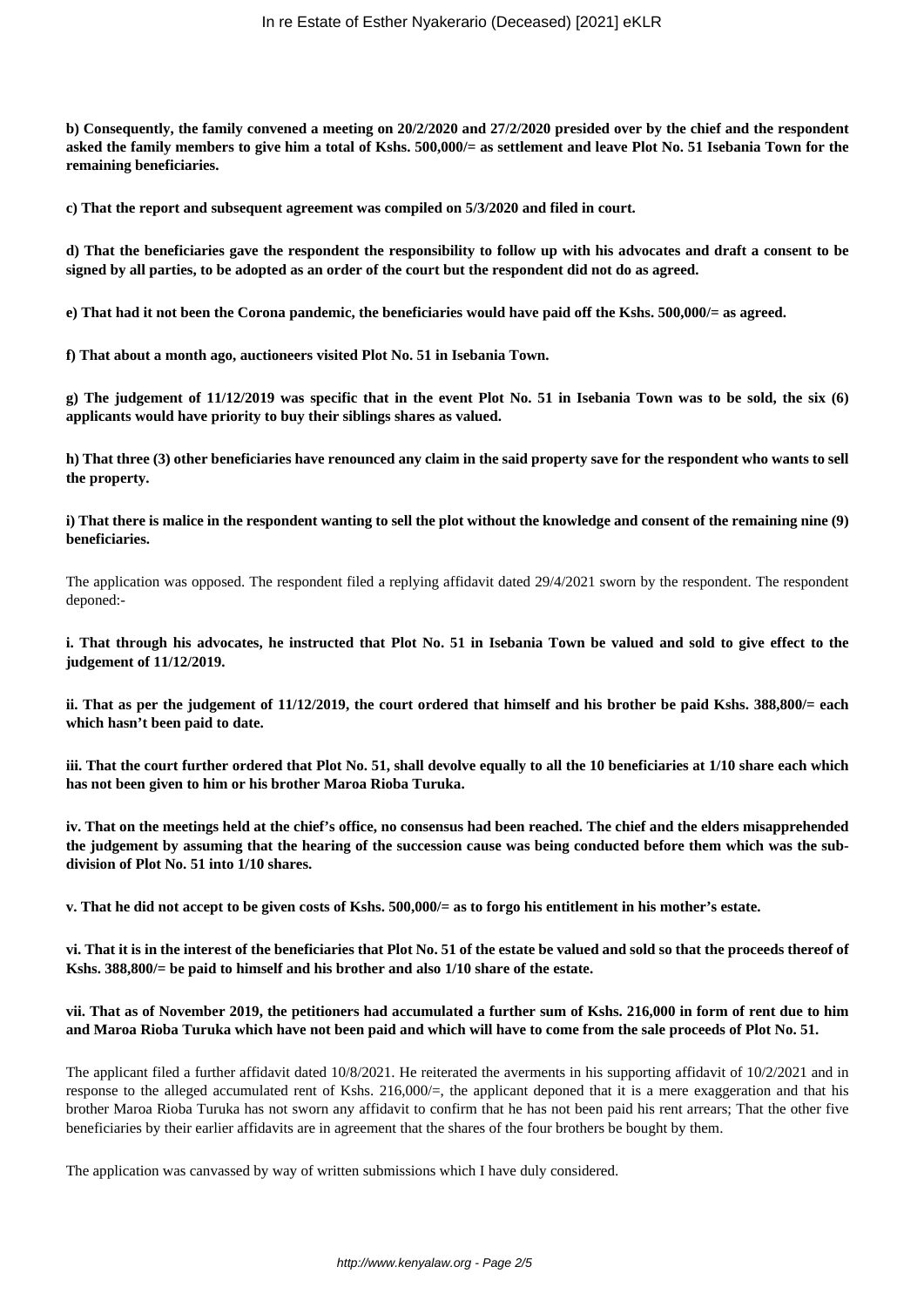#### **Analysis and Determinations**

The main issues to be determined by this court are:-

#### **a) Whether the respondent proposed a payment of Kshs. 500,000/= as settlement.**

#### **b) Whether the execution proceedings commenced by the respondent are proper.**

The decree as rendered by this court dated 11/12/2019 is quite lengthy and I need not reproduce the whole of it. In order to determine the first issue, the relevant part of the decree is as follows:-

**"2. THAT all parties shall convene a meeting to be presided over by elders or the area Chief over the distribution of the Plot No. 51 in Isebania Town. The meeting shall be held within 90 days of this judgement. The resultant agreement shall be filed in this matter and shall form the Court's judgement on the distribution of the Plot No. 51 in Isebania Town." (emphasis mine).**

Both parties are in agreement that two separate meetings were convened as directed, before the area Chief. A copy of the minutes of the meeting and the list of attendees is annexed to the supporting affidavit of Masero Rioba Turuka and marked as **'A-001'**. The first meeting was convened on 20/2/2020 and the second one was convened on 27/2/2020. The applicants contend that there was a clear agreement and a solution reached in both meetings. In particular, the respondent asked to be paid Kshs. 500,000/=. The same was however not done on time as the corona pandemic set in, hindering the payments to be done on time. The respondent denies this fact and submits that there is no agreement that has been filed in this court to show that he agreed to be paid Kshs. 500,000/=.

I have considered the copy of the minutes and the list of attendees. The copy of the minutes were filed in court on 28/1/2021. In the said separate meetings, both the respondents and the applicants were present.

On the payment of Kshs. 500,000/ $=$ , from the minutes of 20/2/2020, it was recorded as follows:-

#### **'Weirungu Rioba Turuka "protestor" expressed himself and wished that he be paid as stated in the judgement."**

In the second meeting of 27/2/2020, it was recorded:-

# **"Weirungu Rioba Turuka demanded that he be given Kshs. 500,0000/= and withdraw the case. Turuka Rioba Turuka requested that they be given time to solicit the amount demanded by Weirungu. He suggested that they be considered for a period of one month."**

It is quite clear from the minutes that the respondent made demands to be paid an amount of Kshs. 500,000/= which Turuka Rioba Turuka on behalf of the 5 applicants conceded. They were willing to do so and asked for a period of one month to pay. The applicants submitted that they found it difficult to fulfil their obligation due to the corona pandemic but they are still willing to pay the money as agreed in the meeting.

The respondent has not demonstrated to this court that he was coerced to attend the meetings or the proposal to be paid Kshs. 500,000/= was a decision he reached due to concealment of material facts not within his knowledge. There was nothing further that the parties were supposed to do in terms of breaking down the payment terms or any other resolution which would have been reached in the meetings in form of an agreement as submitted by the respondent. Order No. 2 as extracted above was clear that once the parties filed the minutes on the agreement reached, they would form part of the court's judgement. There was again no further step that was needed by any of the parties to reduce the minutes of the meetings in to a consent to be adopted as an order of the court. The minutes of the meeting as they stand and the agreements reached therein would automatically form part of the court's judgement. The respondent cannot now run away from that.

The first issue is now well settled, that the respondent did propose a payment of Kshs. 500,000/= as settlement and the applicants agreed to pay the money. It is common knowledge and the court cannot lose sight of the fact that the onset of the pandemic disrupted the daily livelihoods of many people.. I shall give the applicants the benefit of doubt on why they were not able to make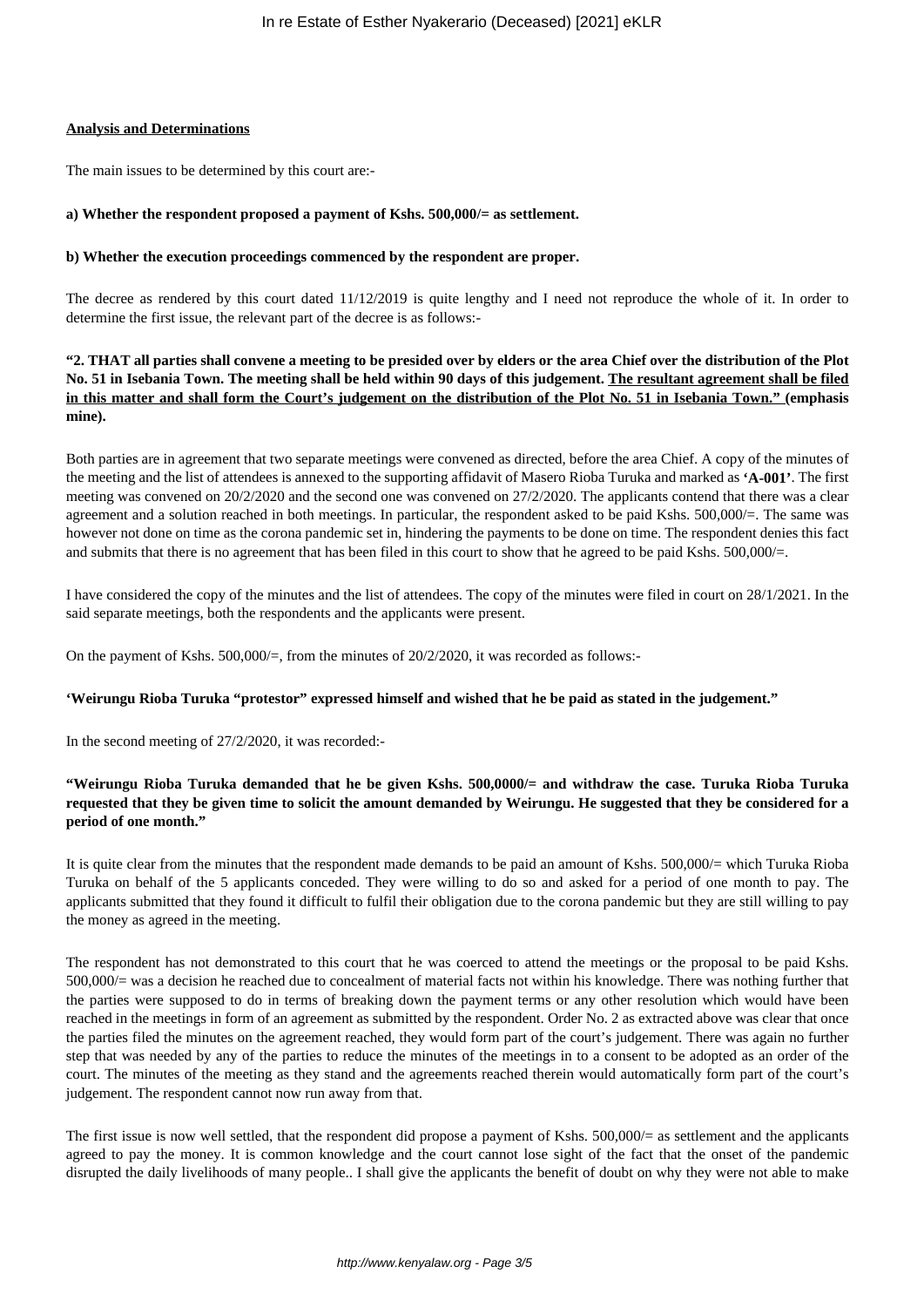the payments within the agreed period they said they would.

On the second issue, the respondent commenced execution proceedings on the basis that no agreement had been reached between the parties. Even if it were the position which it is not, especially on the respondent's part, the court's decree has not been reviewed or set aside, the decree particular on what would happen in the event parties convened a meeting and no consensus reached or if at all no meeting would take place. In summary Order No. 3 (i) – (vii) of the decree issued on  $11/12/2019$  was as follows:-

## **i. The Plot shall devolve equally unto the remaining 10 children of the deceased;**

**ii. The costs of valuation be borne by all the beneficiaries equally and if settled by one, the cost be off - set from the other beneficiaries' respective shares;**

**iii. Each of the beneficiaries of the deceased be entitled to a tenth (1/10) of the value of the Plot;**

**iv. The Petitioner and the 5 other children who are willing to buy the shares of the rest in the Plot be given first priority to buy off their siblings' shares as valued;**

**v. That if the Petitioner and the other 5 children are unable to buy off their siblings, a mutual interest buyer be considered by the beneficiaries;**

**vi. In the event they fail to get a willing buyer, the Plot be sold and the proceeds shared equally among the 10 beneficiaries;**

**vii. The petitioner and the 5 brothers shall each refund the rental income received of a sum of Kshs. 259,200/=. The remaining four (4) brothers shall each receive the sum of Kshs. 388,000/= in settlement of the rental arrears upto December 2019.** 

In commencing the execution proceedings through valuation of Plot No. 51 Isebania Town, the respondent was acting in isolation and to the detriment of the other nine (9) beneficiaries and in contravention of the aforementioned court orders. The execution proceedings are not proper. In the event that the respondent was convinced that the other beneficiaries were unwilling to adhere to the court orders, it would have been prudent to move this court appropriately for further directions. None of the beneficiaries has a superior right over the other, to commence execution proceedings.

In his response, the respondent mentioned his brother one Maroa Rioba Turuka as being an aggrieved party. The respondent has not demonstrated that he has any authority to swear an affidavit or advance the case on behalf of his other three (3) brothers in regard to the dispute before this court. From the minutes on record, it is noted that Maroa Rioba Turuka attended the meetings but chose not to participate. He sat in silence and listened to the arguments. It therefore goes without saying that he is bound by the decree of this court dated 11/12/2019 unless he files his own separate affidavit stating his position. The same applies to all the other beneficiaries who have not filed any affidavit in court.

Having reached the foregoing conclusions and despite finding that there were two separate meetings in which the respondent stated his position and the decision in the minutes do form part of the court judgement, I believe that it is in the best interest of justice that all the beneficiaries be accounted for in the estate of the deceased.

The respondent submitted that he does not have a problem with the applicants buying his share on a first priority basis and so do his brothers on his side.

To this end, I hereby direct that all the parties shall comply with **Order No. 3 (i) – (vii)** of the decree issued by this court on 11/12/2019.

In the end, the application by the applicant dated  $10/2/2021$  partially succeeds as follows:-

## **i. The execution proceedings and the intended auction of Plot No. 51, in Isebania Town be and are hereby stayed.**